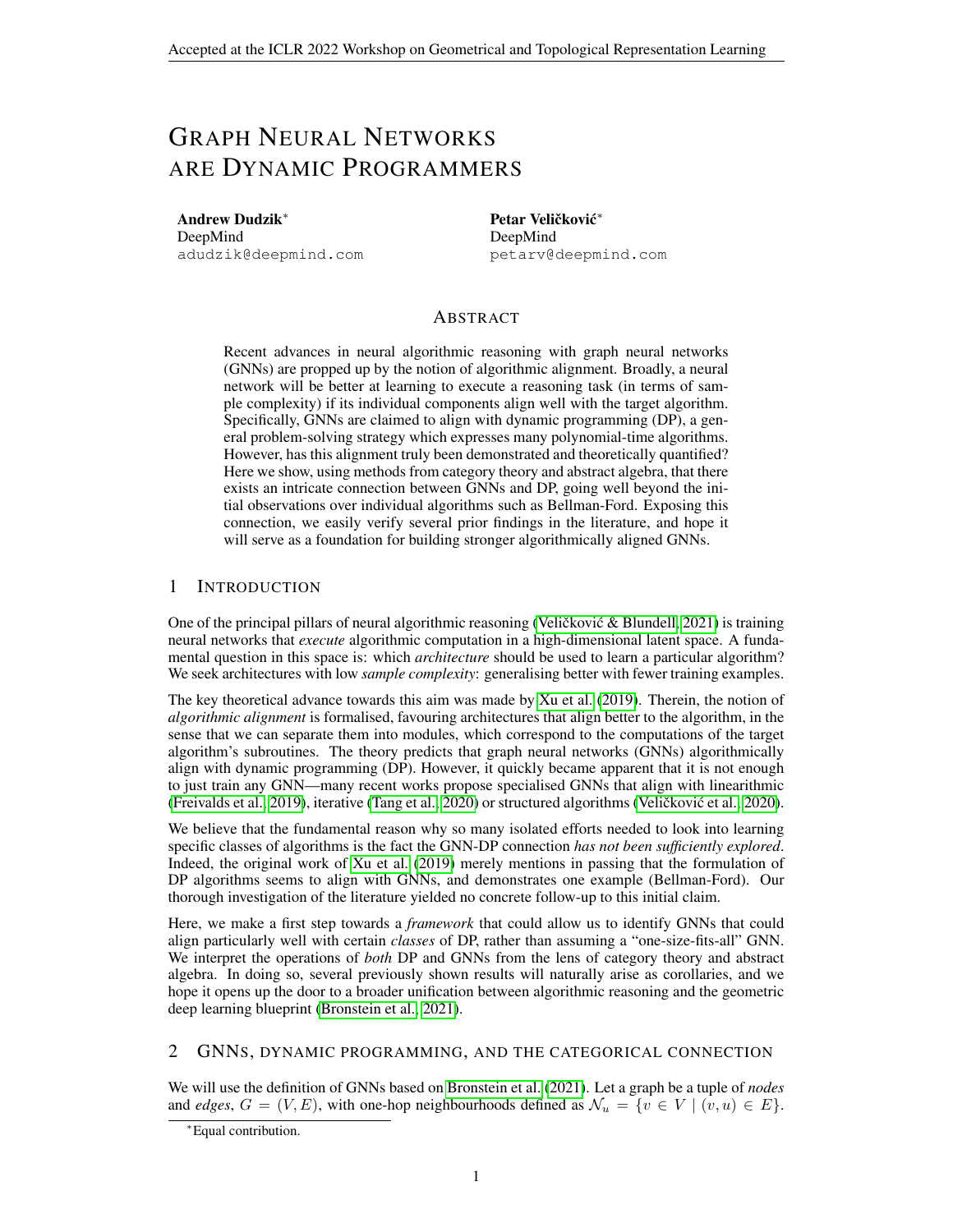Further, a node feature matrix  $\mathbf{X} \in \mathbb{R}^{|V| \times k}$  gives the features of node u as  $\mathbf{x}_u$ ; we omit edge- and graph-level features for clarity. A *(message passing)* GNN over this graph is then executed as:

<span id="page-1-2"></span>
$$
\mathbf{h}_u = \phi \left( \bigoplus_{v \in \mathcal{N}_u} \psi(\mathbf{x}_u, \mathbf{x}_v) \right) \tag{1}
$$

where  $\psi: \mathbb{R}^k \times \mathbb{R}^k \to \mathbb{R}^k$  is a *message function*,  $\phi: \mathbb{R}^k \to \mathbb{R}^k$  is a *readout function*, and  $\bigoplus$  is a permutation-invariant *aggregation function* (such as  $\sum$  or max). Both  $\psi$  and  $\phi$  can be realised as MLPs, but many special cases exist, giving rise to, e.g., attentional GNNs (Veličković et al., [2017\)](#page-4-6).

Dynamic programming is defined as a process that solves problems in a *divide et impera* fashion: imagine that we want to solve a problem instance x. DP proceeds to identify a set of *subproblems*,  $\eta(x)$ , such that solving them first, and recombining the answers, can directly lead to the solution for x:  $f(x) = \rho({f(y) | y \in \eta(x)})$ . Eventually, we decompose the problem enough until we arrive at a instance for which the solution is trivially given (i.e.  $f(y)$  which is known upfront). From these "base cases", we can gradually build up the solution for the problem instance we initially care for in a bottom-up fashion. This rule is often expressed programmatically:

<span id="page-1-0"></span>
$$
dp[x] \leftarrow recombine(score(dp[y], dp[x]) \text{ for } y \text{ in } expand(x))
$$
 (2)

To initiate our discussion on why DP can be connected with GNNs, it is a worthwhile exercise to show how Equation [2](#page-1-0) induces a *graph* structure. To see this, we leverage a categorical analysis of dynamic programming first proposed by [De Moor](#page-4-7) [\(1994\)](#page-4-7). Therein, dynamic programming algorithms are reasoned about as a composition of *three* components (presented here on a high level):

$$
dp = \underbrace{\rho}_{recombine} \underbrace{\sigma}_{score} \underbrace{\eta}_{expand} \tag{3}
$$

Therefore, dynamic programming algorithms can be seen as performing computations over a *graph of subproblems*, which can usually be precomputed for the task at hand (since the outputs of  $\eta$  are assumed known upfront for every subproblem). Let  $V$  be the space of all subproblems, and  $R$  an appropriate value space (e.g. the real numbers). Then, expansion is defined as  $\eta : V \to \mathcal{P}(V)$ , giving the set of all subproblems relevant for a given problem. Note that this also induces a set of *edges* between subproblems, E; namely,  $(x, y) \in E$  if  $x \in \eta(y)$ . Each subproblem is scored by using a function  $\sigma : \mathcal{P}(V) \to \mathcal{P}(R)$ . Finally, the individual scores are recombined using the recombination function,  $\rho : \mathcal{P}(R) \to R$ . The final dynamic programming primitive therefore computes a function dp :  $V \to R$  in each of the subproblems of interest.

## 3 THE DIFFICULTY OF CONNECTING GNNS AND DP

The basic technical obstacle to establishing a rigorous correspondence between neural networks and DP is the vastly different character of the computations they perform. Neural networks are built from linear algebra over the familiar real numbers, while DP, which is often a generalisation of path-finding problems, typically takes place over "tropical" objects like  $(\mathbb{N}\cup\{\infty\},\min,+\}^1$  $(\mathbb{N}\cup\{\infty\},\min,+\}^1$ , which are usually studied in mathematics as "degenerations" of Euclidean space. The two worlds cannot clearly be reconciled, directly, with simple equations.

However, if we define an arbitrary "latent space"  $R$  and make as few assumptions as possible, we can observe that many of the behaviors we care about, *for both GNNs and DP*, arise from looking at functions  $S \to R$ , where S is a finite set. R can be seen as the set of real-valued vectors in the case of GNNs, and the tropical numbers in the case of DP.

So our principal object of study is the category of finite sets, and "R-valued quantities" on it. By "category" here we mean a collection of *objects* (all finite sets) together with a notion of composable *arrows* (functions between finite sets).

To draw our GNN-DP connection, we need to devise an abstract object which can capture both the GNN's message passing/aggregation stages (Equation [1\)](#page-1-2) and the DP's scoring/recombination

<span id="page-1-1"></span><sup>&</sup>lt;sup>1</sup>Here we add the "∞" object to denote the vertices the DP expansion hasn't reached so far.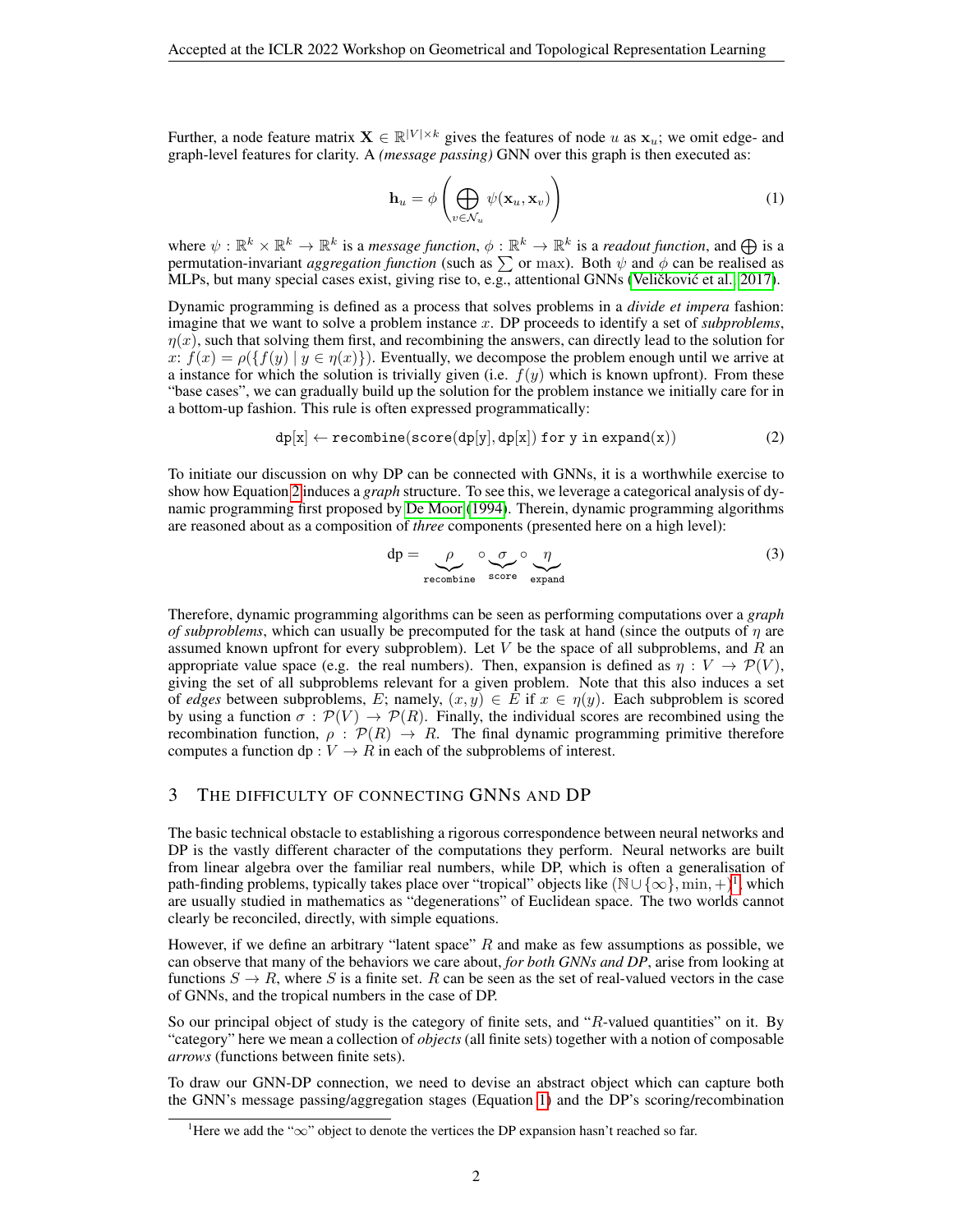stages (Equation [2\)](#page-1-0). It may seem quite intuitive that these two concepts can and should be relatable, and category theory is a very attractive tool for *"making the obvious even more obvious"* [\(Fong](#page-4-8) [& Spivak, 2019\)](#page-4-8). Indeed, recently concepts from category theory have enabled the construction of powerful GNN architectures beyond permutation equivariance [\(de Haan et al., 2020\)](#page-4-9).

We will construct the integral transform by composing transformations over our input features in a way that will depend minimally on the specific choice of  $R$ . In doing so, we will build a computational diagram that will be applicable for both GNNs and DP (and their own choices of  $R$ ), and hence allowing for focusing on making components of those diagrams as aligned as possible.

#### <span id="page-2-0"></span>4 THE FOUR ARROWS OF THE INTEGRAL TRANSFORM

A directed graph  $(V, E)$  is defined by two functions  $s, t : E \rightarrow V$ , defining the sender and receiver nodes for each edge. We express this in the following diagram:

$$
V \xleftarrow{s} E \xrightarrow{t} V
$$

The general question is: given some data  $f$  on V assigning features  $f(v)$  to each  $v \in V$ , how to transform it via this diagram into some other data on  $V$ ? If we are able to do this, we will be able to characterise both the processes of sending messages between nodes in GNNs *and* scoring subproblems in DP.

Initially, we will focus on the cases where the "message" sent along edge  $e \in E$  depends only on the sender and not the receiver. This is the case in many path-finding algorithms, such as Bellman-Ford. We provide details on how to generalise the messages to be receiverconditioned in Appendix [B.](#page-5-0)

We start by defining a *kernel* transformation  $k : [E, R] \rightarrow [E, R]$  that performs some com-



Figure 1: The illustration of how pullback and pushforward combine to form the *integral transform*. Each edge  $e_{uv}$  is connected to its sender and receiver nodes (u, v) via the *span* (black arrows). The *pullback* then "pulls" the node features  $f(u)$ along the span, into edge features  $g(e_{vu}) = f(u)$ . Once all sender features are pulled back to their edges, the *pushforward* then "collects" all of the edge features that send to a particular receiver, by pushing them along the span.

putation over edge features, e.g. in the case of Bellman-Ford, adding the sender distance  $d_{s(e)}$ (previously pulled back to the edge via  $s^*$ ) to the edge weight  $w_{s(e)\to t(e)}$ . Here we use  $[E, R]$  as a shorthand notation for the set of functions  $E \to R$ . Using the kernel, we can complete the following diagram:

$$
[V,R] \xrightarrow{\qquad \ \ s^* \quad} [E,R] \xrightarrow{\qquad \ \ k \quad} [E,R] \xrightarrow{\qquad \ \ t_* \quad} [V,\mathbb{N}[R]] \xrightarrow{\qquad \ \ \, \oplus \quad} [V,R]
$$

Here  $\mathbb{N}[R]$  is the collection of of multisets in R, or "bags of R-values". This object is explained more rigorously in Appendix [A.](#page-5-1)

These four arrows, taken together, form our integral transform: starting with node features, performing computations over edges, finally aggregating the edge messages in the receivers. In doing so, we have *updated* our initial node features (which are elements of  $[V, R]$ ). We now explain each of the four arrows in turn.

 $s^*$  is the **pullback** arrow, which takes data defined on V and returns data defined on E. To do this, we precompose the node features with the source function. That is,  $(s^*f)(v) := f(s(v))$ . Then, the kernel is applied to the resulting edge features, integrating the sender's features with any provided edge features (e.g. edge weights).

After applying our kernel, we have edge messages  $m : E \rightarrow R$  as a result. We now need to send these messages to the receiver nodes, for which we employ the **pushforward**. We define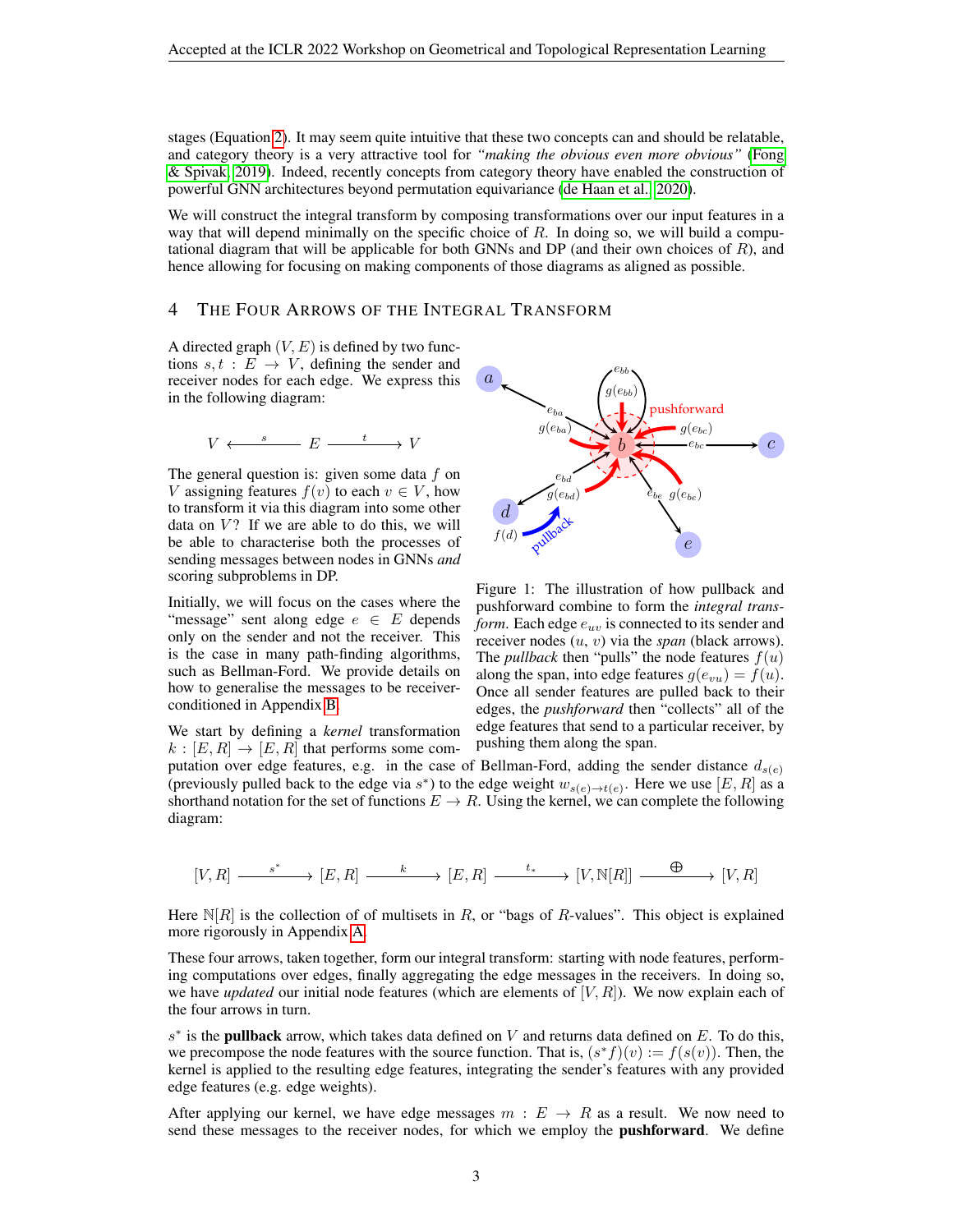$(t_{*}m)(v) = \sum_{e \in t^{-1}(v)} m(e)$ , which we interpret as a formal sum in N[R]. Intuitively,  $(t_{*}m)(v)$  is the "bag of incoming values" at v. The reason why we require multisets is because there may be several edges in t's preimage that store the same value; this also aligns nicely with related work that studies GNN expressive power using multisets [\(Xu et al., 2018\)](#page-4-10).

Finally, we apply an **aggregator**  $\bigoplus$ , pointwise for every receiver, to compute updated features for every node. To have such an aggregator, we need one property from R: that it have the structure of a commutative monoid. (see [A](#page-5-1) for details)

Note the generality of our construction: nearly all of the operations at play here rely on the properties of the sets E and V. The only arrow which is constraining the choice of R is the aggregator  $\bigoplus$ ; it necessitates that  $R$  be a commutative monoid, which is a sensible choice for both pathfinding algorithms and GNNs. Hence, we have defined a generic *blueprint* where arbitrary Rs can be inserted, hence amplifying the connection between GNNs (where R often includes real-valued vectors) and DP (where  $R$  may be, e.g., the "tropical" numbers).

## 5 IMMEDIATE COROLLARIES OF THE INTEGRAL TRANSFORM VIEW

Since we designed the aforementioned integral transform in a way that it can describe both GNNs (Equation [1\)](#page-1-2) and DP (Equation [2\)](#page-1-0), there exist some "embarrassingly obvious" ways of making the architecture of the GNN more algorithmically aligned to the target DP algorithm. Perhaps the clearest one is the final arrow, the aggregator  $(\bigoplus)$ . If we make the GNN's choice of aggregator function match the one used by the target algorithm, this should lead to immediate gains to sample complexity and generalisation.

Indeed, this aligns well with one of the earliest lines of research in algorithmic reasoning: deploy-ing GNNs with aggregators that align to the problem. Already in Veličković et al. [\(2019\)](#page-4-11), it was demonstrated that using the max aggregation in GNNs yields superior performance on executing pathfinding algorithms, especially when compared to the more popular choice of  $\Sigma$ . Similar findings were observed by [Tang et al.](#page-4-3) [\(2020\)](#page-4-3); [Richter & Wattenhofer](#page-4-12) [\(2020\)](#page-4-12), who also clearly indicated environments where max is the superior aggregator. Lastly, theoretical works such as [Xu et al.](#page-4-13) [\(2020\)](#page-4-13); [Li et al.](#page-4-14) [\(2021\)](#page-4-14) have illustrated the additional useful corollaries to extrapolation and noisylabel training when using aligned aggregators.

The fact that already such a vast collection of research works can be unified as analysing one arrow in a categorical diagram is a statement to the potential of our proposed analysis. Any invested effort in analysing GNNs and DP in this manner could provide strong returns when organising existing research and proposing future work.

#### 6 IDEAS FOR FUTURE WORK

What other arrows can be "inspected" in this way? The most natural candidate is the kernel arrow, which corresponds to both the GNN's message function  $\psi$  (Equation [1\)](#page-1-2) to the DP scoring function (Equation [2\)](#page-1-0). Aligning the two more closely may require looking deeper into the kernel arrow to formalise entirely, and we leave such analyses for future work to maintain a focused contribution.

While it might seem that the pullback and pushforward arrows are fairly static, this is primarily because both the *graph structure* (in the case of GNNs) and the *expansions* (in the case of DP) are assumed fixed known upfront. This is a simplifying assumption that need not always hold (for example, if our algorithm relies on any kind of *data structure*). Another promising avenue for future work could dive deeper into these two arrows as well, and specifically to develop GNNs that *automatically propose subproblems* within their computations.

Lastly, it is not at all unlikely that analyses similar to ours have already been used to describe other fields of science—beyond algorithmic reasoners. The principal ideas of *span* and *integral transform* are central to defining Fourier series [\(Willerton, 2020\)](#page-4-15), and appear in the analysis of Yang-Mills equations in particle physics [\(Eastwood et al., 1981\)](#page-4-16). Properly understanding the common ground behind all of these definitions may, in the very least, lead to interesting connections, and a shared understanding between the various fields they span.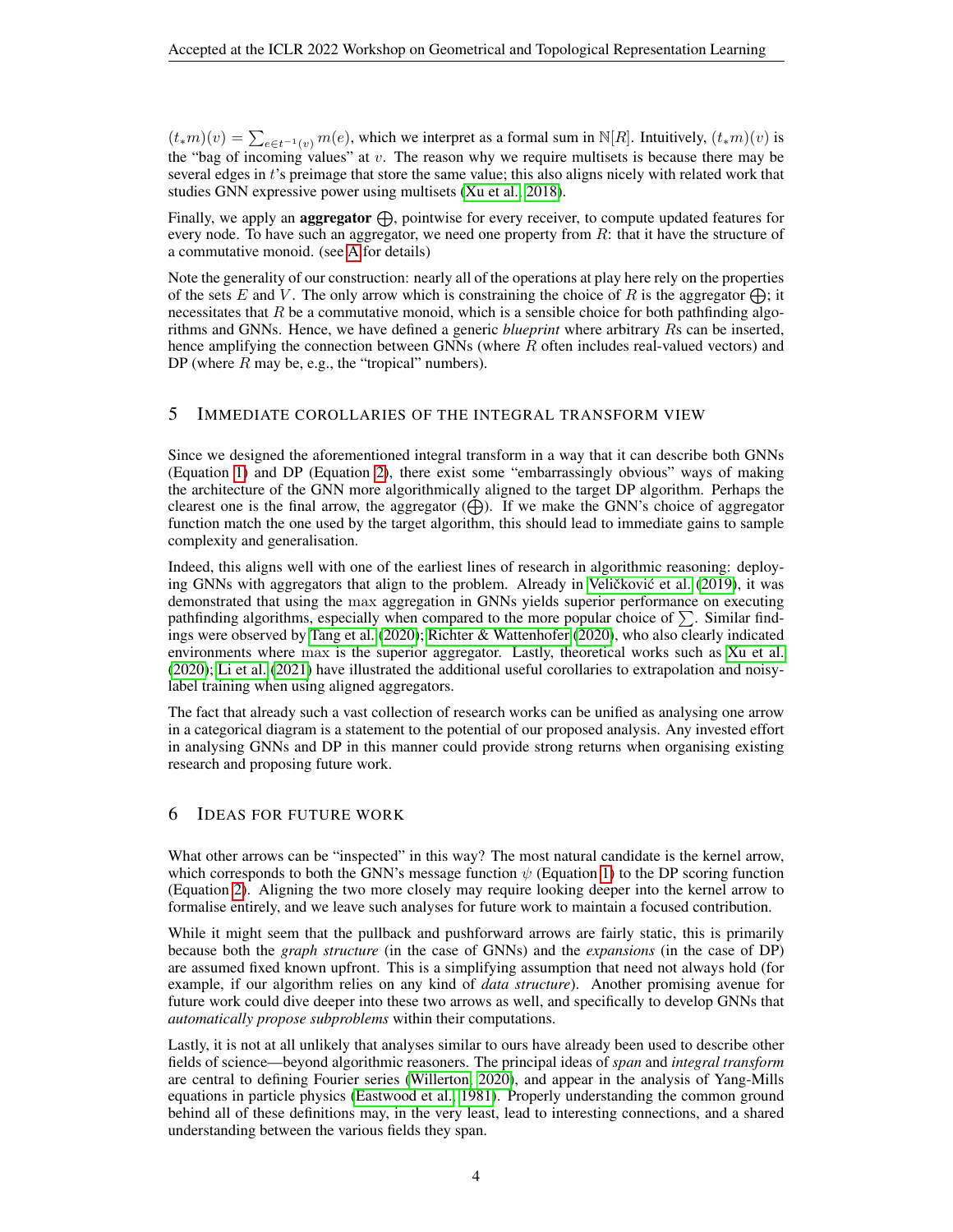#### **REFERENCES**

- <span id="page-4-5"></span>Michael M Bronstein, Joan Bruna, Taco Cohen, and Petar Veličković. Geometric deep learning: Grids, groups, graphs, geodesics, and gauges. *arXiv preprint arXiv:2104.13478*, 2021.
- <span id="page-4-9"></span>Pim de Haan, Taco S Cohen, and Max Welling. Natural graph networks. *Advances in Neural Information Processing Systems*, 33:3636–3646, 2020.
- <span id="page-4-7"></span>Oege De Moor. Categories, relations and dynamic programming. *Mathematical Structures in Computer Science*, 4(1):33–69, 1994.
- <span id="page-4-16"></span>Michael G Eastwood, Roger Penrose, and RO Wells. Cohomology and massless fields. *Commun. Math. Phys*, 78(3):305–351, 1981.
- <span id="page-4-8"></span>Brendan Fong and David I Spivak. *An invitation to applied category theory: seven sketches in compositionality*. Cambridge University Press, 2019.
- <span id="page-4-2"></span>Karlis Freivalds, Emīls Ozoliņš, and Agris Šostaks. Neural shuffle-exchange networks-sequence processing in o (n log n) time. *Advances in Neural Information Processing Systems*, 32, 2019.
- <span id="page-4-14"></span>Jingling Li, Mozhi Zhang, Keyulu Xu, John Dickerson, and Jimmy Ba. How does a neural network's architecture impact its robustness to noisy labels? *Advances in Neural Information Processing Systems*, 34, 2021.
- <span id="page-4-12"></span>Oliver Richter and Roger Wattenhofer. Normalized attention without probability cage. *arXiv preprint arXiv:2005.09561*, 2020.
- <span id="page-4-3"></span>Hao Tang, Zhiao Huang, Jiayuan Gu, Bao-Liang Lu, and Hao Su. Towards scale-invariant graphrelated problem solving by iterative homogeneous gnns. *Advances in Neural Information Processing Systems*, 33:15811–15822, 2020.
- <span id="page-4-0"></span>Petar Veličković and Charles Blundell. Neural algorithmic reasoning. *Patterns*, 2(7):100273, 2021.
- <span id="page-4-6"></span>Petar Veličković, Guillem Cucurull, Arantxa Casanova, Adriana Romero, Pietro Lio, and Yoshua Bengio. Graph attention networks. *arXiv preprint arXiv:1710.10903*, 2017.
- <span id="page-4-11"></span>Petar Veličković, Rex Ying, Matilde Padovano, Raia Hadsell, and Charles Blundell. Neural execution of graph algorithms. *arXiv preprint arXiv:1910.10593*, 2019.
- <span id="page-4-4"></span>Petar Veličković, Lars Buesing, Matthew Overlan, Razvan Pascanu, Oriol Vinyals, and Charles Blundell. Pointer graph networks. *Advances in Neural Information Processing Systems*, 33: 2232–2244, 2020.
- <span id="page-4-17"></span>Philip Wadler. Comprehending monads. In *Proceedings of the 1990 ACM Conference on LISP and Functional Programming*, pp. 61–78, 1990.
- <span id="page-4-15"></span>Simon Willerton. Integral transforms and the pull-push perspective, i. *The n-Category Cafe´*, 2020. URL [https://golem.ph.utexas.edu/category/2010/11/integral\\_](https://golem.ph.utexas.edu/category/2010/11/integral_transforms_and_pullpu.html) [transforms\\_and\\_pullpu.html](https://golem.ph.utexas.edu/category/2010/11/integral_transforms_and_pullpu.html).
- <span id="page-4-10"></span>Keyulu Xu, Weihua Hu, Jure Leskovec, and Stefanie Jegelka. How powerful are graph neural networks? *arXiv preprint arXiv:1810.00826*, 2018.
- <span id="page-4-1"></span>Keyulu Xu, Jingling Li, Mozhi Zhang, Simon S Du, Ken-ichi Kawarabayashi, and Stefanie Jegelka. What can neural networks reason about? *arXiv preprint arXiv:1905.13211*, 2019.
- <span id="page-4-13"></span>Keyulu Xu, Mozhi Zhang, Jingling Li, Simon S Du, Ken-ichi Kawarabayashi, and Stefanie Jegelka. How neural networks extrapolate: From feedforward to graph neural networks. *arXiv preprint arXiv:2009.11848*, 2020.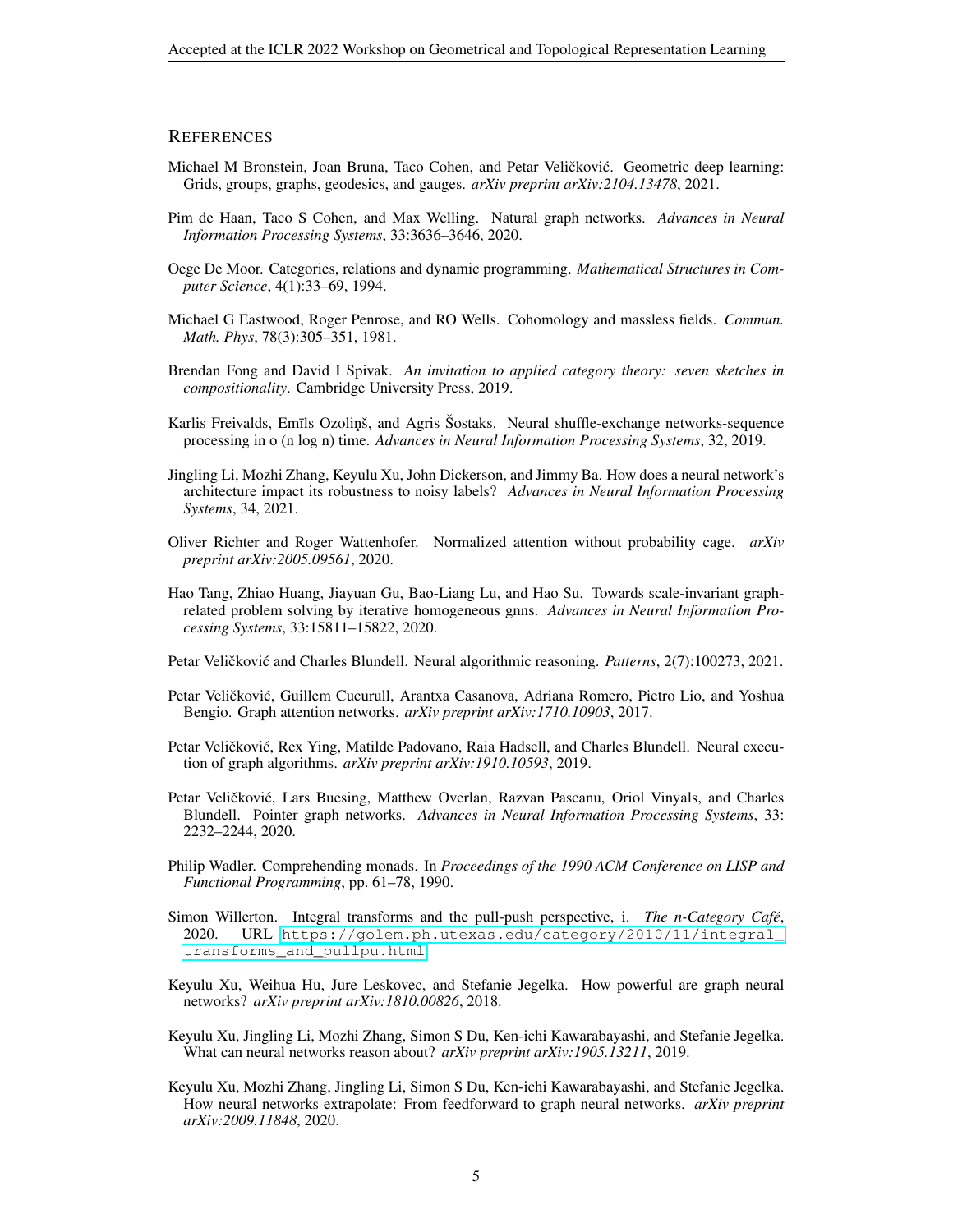#### <span id="page-5-1"></span>A THE MULTISET MONAD, COMMUTATIVE MONOIDS AND AGGREGATORS

Given a set S, we define  $\mathbb{N}[S] := \{p : S \to \mathbb{N} \mid \# \{p(r) \neq 0\} < \infty\}$ , the natural-valued functions of finite support on  $S$ . This has a clear correspondence to multisets over  $S$ : p sends each element of S to the amount of times it appears in the multiset. We can write its elements formally as  $\sum_{s \in S} n_s s$ , where all but finitely many of the  $n<sub>s</sub>$  are nonzero.

Given a function  $f : S \to T$  between sets, we can define a function  $\mathbb{N}[f] : \mathbb{N}[S] \to \mathbb{N}[T]$ , as follows:  $\mathbb{N}[f](\sum_{s \in S} n_s s) := \sum_{s \in S} n_s f(s)$ , which we can write as  $\sum_{t \in T} m_t t$ , where  $m_t = \sum_{f(s)=t} n_s$ .

For each S, we can also define two special functions. The first is unit :  $S \to \mathbb{N}[S]$ , sending each element to its indicator function (i.e. an element  $x \in S$  to the multiset  $\{x\}$ ). The second is join :  $\mathbb{N}[\mathbb{N}[S]] \to \mathbb{N}[S]$ , which interprets a nested sum as a single sum.

These facts tell us that  $\mathbb{N}[-]$  is a **monad**, a special kind of self-transformation of the category of sets. Monads are very general tools for computation, used heavily in functional programming languages (e.g. Haskell) to model the semantics of wrapped or enriched types. Monads provide a clean way for abstracting control flow, as well as gracefully handling functions with *side effects* [\(Wadler, 1990\)](#page-4-17).

It is well-known that the algebras for the monad N[−] are the *commutative monoids*, sets equipped with a commutative and associative binary operation and a unit element.

Concretely, a commutative monoid structure on a set R is equivalent to defining an *aggregator* function  $\bigoplus$ :  $\mathbb{N}[R] \to R$  compatible with the unit and monad composition. Here, compatibility implies it should correctly handle sums of singletons and sums of sums, in the sense that the following two diagrams *commute*; that is, they yield the same result regardless of which path is taken:



The first diagram explains that the outcome of aggregating a singleton multiset (i.e. the one produced by applying unit) with  $\bigoplus$  is equivalent to the original value placed in the singleton. The second diagram indicates that the  $\bigoplus$  operator yields the same results over a nested multiset, regardless of whether we choose to directly apply it twice (once on each level of nesting), or first perform the join function to collapse the nested multiset, then aggregate the collapsed multiset with  $\bigoplus$ .

Conveniently, such a  $\bigoplus$  is exactly what is required to appropriately connect the outcomes of our previously derived pullback  $(s^*)$  and pushforward  $(t_*)$  operations into a commutative diagram:



As such, so long as  $R$  is endowed with a commutative monoid structure, we can use this construction to define a suitable  $\bigoplus$  to serve as our aggregation function.

#### <span id="page-5-0"></span>B RECEIVER-DEPENDENT KERNELS

The construction in Section [4](#page-2-0) does not immediately support receiver-dependent features, as any feature attached to a non-sender node is lost in the initial pullback step. To get around this issue without losing the spirit of the integral transform, we assume that each  $e \in E$  has an opposite  $e^* \in E$  (s.t.  $s(e) = t(e^*), s(e^*) = t(e)$ ).